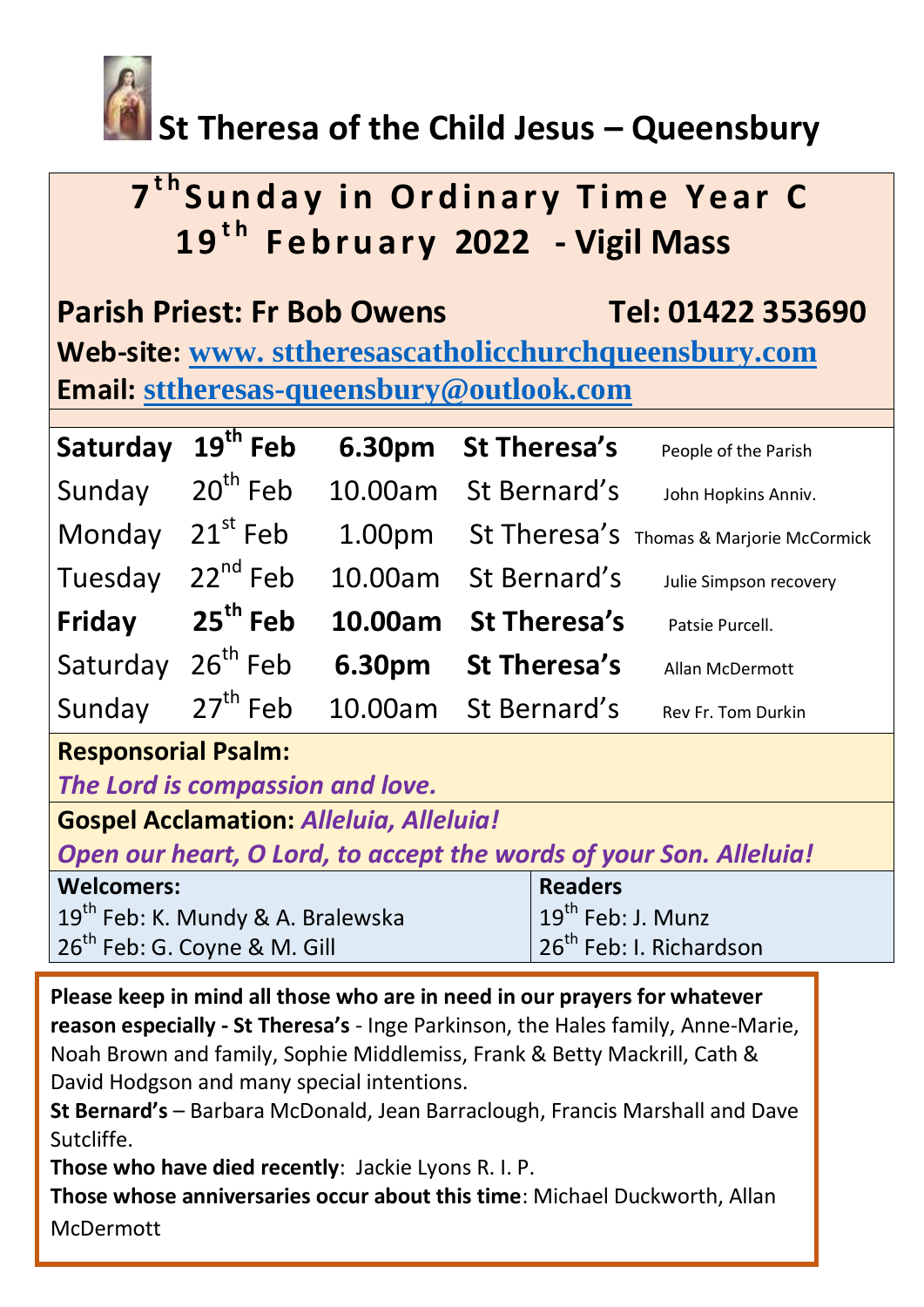

Offertory last week: £368.00 Thank you.

## **ST. THERESA'S PARISH EVENTS**

### **HALL ACTIVITIES: wb 14th February**

21st Feb – **Fatima Mass** at 1pm followed by tea/coffee and a biscuit. 21st February – **Singing** 2.30pm. **St Theresa's Playgroup** - **No** meeting **Craft group No** Meeting on 22nd Feb **AKA dance** group no meeting.

#### **Flowers: no flowers during Lent**

 **Cleaning: 25th Feb -** Christine Whitfield & Pat Wood



**The Pope's Prayer Intention for February – for religious sisters and consecrated women.** We pray for religious sisters and consecrated women; thanking them for their mission and their courage; may they continue to find new responses to the challenges of our times.



 **LENTEN LUNCHES** *- in our wish to have some normality in Parish life we will be providing Lenten lunches this year. Ash Wednesday is 2nd March and soup and a roll will be provided on the Saturdays in Lent from midday. The dates are March 5th , 12th, 19th and 26th and April 9th. There will be no soup on 2nd April as the hall is booked for a private function.* 

*Do you enjoy soup and a roll? Then come along to the Church hall on the Saturdays in Lent and help make our soup lunches a success. Not only will you have great soup but also convivial company too.* 









*Is your mouth watering at the thought???? Come and join us on 5th March.*